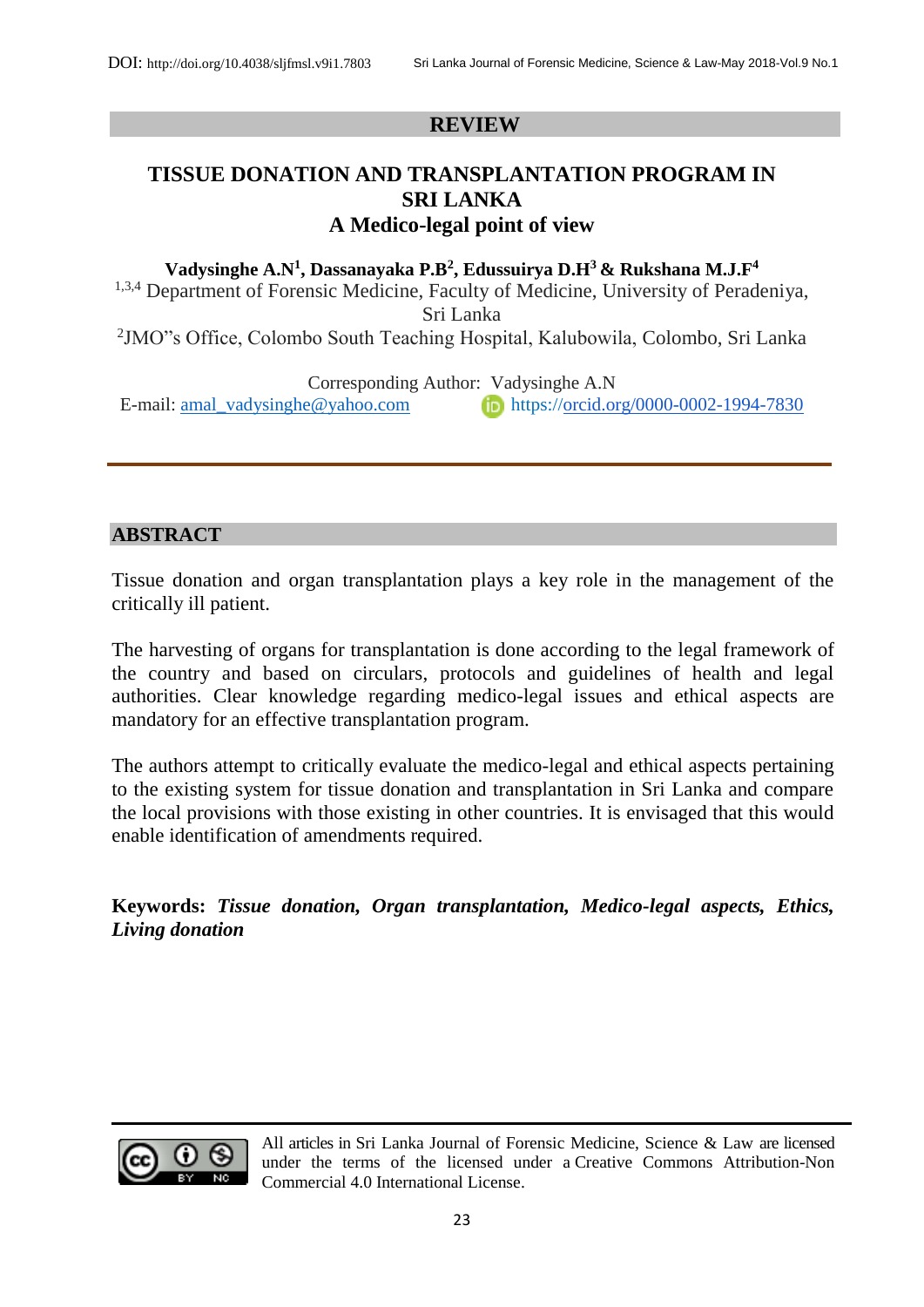#### **INTRODUCTION**

Even though transplantation is life-saving therapy for end stage organ failure only about 10% of the global need is met.<sup>1,2</sup>

Each day, about 60 people around the world receive an organ transplant, while 13die due to non-availability of organs.<sup>3</sup> The World Health Organization (WHO)' reports that the majority of transplanted organs across the world are from live donors. In UK, the annual number of live donors is equal to that of dead donors. In most developing countries, almost all kidney transplants are from live donors. In the year 2017, around 400 kidney transplantations had been done in Sri Lanka, while more than 2000 patients had died due to renal failure while awaiting transplantation.<sup>4</sup> Approximately, 34,768 organ transplantations had been done in United States in 2017.<sup>5</sup> While the approximate ratio of organ transplantation per total population is 1: 9,408 in USA it is 1: 52,477 in Sri Lanka.

There is a significant gap between supply and demand of organs which has resulted in long waiting lists for organ transplantation. In Sri Lanka this organ shortage is mainly due to a trend towards living rather than cadaveric organ retrieval. Medical officers have been appointed at national and local level by the Ministry of health in Sri Lanka to coordinate the national transplantation program effectively. They coordinate both live and cadaveric donations in varying capacities (eg., talking to recipients and donors, coordinating the process etc.). However, it appears that the involvement of nongovernmental organizations with the national program is significantly less than that of other developing countries like India. Reviewing the current program intermittently and on regular basis, identification of issues and addressing them accordingly with input from international stakeholders are mandatory to achieve a successful organ transplantation campaign locally.

Recent advances in the field of transplant surgery along with significant improvements in the quality of the life after transplantation, has resulted in an increasing trend towards organ transplantation among end stage organ failure patients in Sri Lanka. However, it is associated with medico-legal and ethical dilemmas and controversies. One such issue related to retrieval of organs for transplantation is the point at which retrieval should be done; whether after brain stem death or after whole brain death.

In Sri Lanka, the Transplantation of Human tissues (THT) act No 48 of 1987 (certified on 11th December 1987) and the Director General Health (DGHs) circulars of Ministry of health on organ Transplantation lay down procedures for the donation and removal of human bodies, organs and tissues for therapeutic, scientific, educational and research purposes. However, there are differences in interpretation and contradictions between the currently practiced laws in Sri Lanka and those of other countries. Clear knowledge regarding this aspect among medical practitioners will help the organ transplantation team to retrieve high quality organs from potential cadaveric and live donors. When organs are transplanted according to a prescribed medico-legal and ethical framework, it would reduce the risks to the live donors, may save valuable human lives and result in an effective transplant program in Sri Lanka.

#### **Living donations**

A living donation takes place when a person donates an organ to another whilst alive.<sup>6</sup> Around 6000 living organ donations are being reported each year in USA.<sup>7</sup>

Most living donations happen among family members or between close friends. People who choose to donate to unknown persons are considered as altruistic living donors. Organs or tissues that can be donated during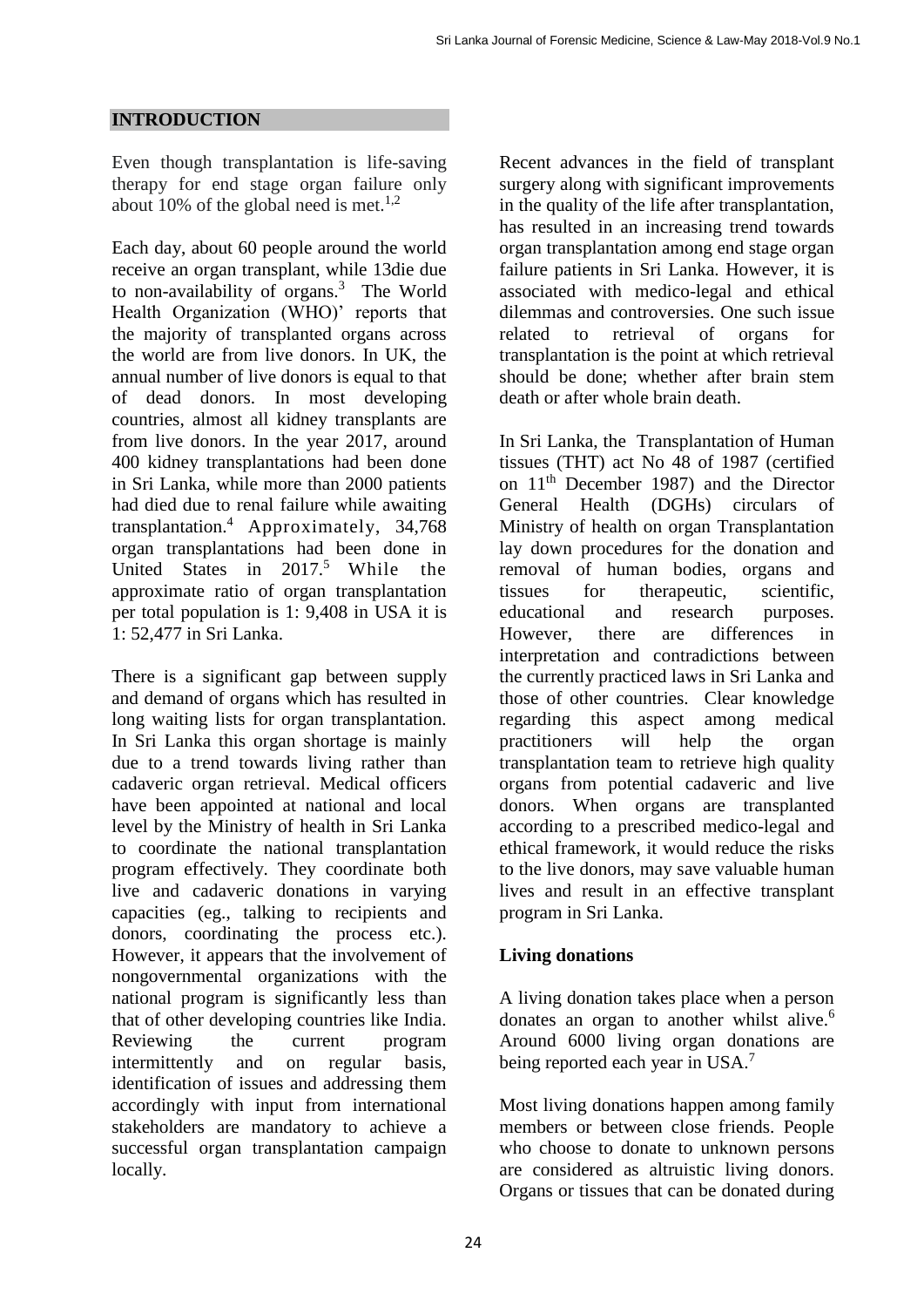life are either paired organs (eg, kidneys) or regenerative tissue (liver, lung, pancreas, intestine).<sup>8</sup>

In cases where living organ donors are genetically related to the recipient there is a considerable risk of the recipient acquiring genetically related disorders later in life due to shared inheritance of genetic variants or common environmental exposure that increases susceptibility to organ failure.<sup>9</sup> Related living kidney donors are at higher risk of end-stage renal disease compared with unrelated living kidney donors.<sup>9</sup>

Living organ donations have several ethical considerations. During transplantation, the transplantation surgeon may endanger the life of a healthy individual to save the life of the patient. Therefore some argue that living donation should be abandoned.<sup>10</sup>

Therefore in cases where it is necessary to retrieve organs from live donors for transplantation, the following aspects/guidelines should be adhered to by medical practitioners.<sup>11</sup>

- 1. Ensure that there is a reasonable prospect of the transplant being successful. If prospects of success are remote transplantation should not be carried out despite consent for donation.
- 2. Ensure that benefit to the recipient far outweighs the likely detriment to the donor.
- 3. Ensure that the donor is capable of providing valid consent (free /voluntary/well informed / written / witnessed).
- 4. Do not encourage a potential donor to donate organs.
- 5. In case of paired organs, make sure that the other organ is healthy and will sustain life of the donor with minimal handicap.
- 6. No consent must be obtained nor valid for the donation of organs essential for the life of the donor (eg: removing the large part of a regenerative organ risking the donor).

If a donor experiences an adverse effect it would have a negative impact on the entire transplant team and the institution. In order to avoid such repercussions the transplantation procedure should take place according to precise criteria and the law of the country. Therefore donors should be treated in a respectable manner without compromising principles of autonomy and beneficence and keeping in mind the principle of non-maleficience. In cases of legal consequences the donor could be a witness and could provide evidence in court.

## **Donations upon death**

A person will be considered dead if he has experienced an irreversible cessation of spontaneous respiratory and circulatory functions. However in the event that life is supported by artificial means, a person will be considered dead if he has experienced an irreversible cessation of spontaneous brain functions.<sup>12</sup>

Although donations of organs/tissues upon death is rare (except corneal donations), it is practiced in Sri Lanka. According to the Transplantation of Human Tissue Act of 1987, any person above the age of twentyone years may consent in writing to the donation, to take effect upon his death, of his body or any part thereof or any tissue. Such consent given during life should not have been revoked thereafter. In cases where the deceased has not given prior consent for a donation effective upon death, it shall be lawful for the next of kin of such deceased person, who is above the age of twenty-one years to give consent, if the deceased during life has not objected to donation. $13$ 

Although persons above the age of twentyone years can donate their organs according to the law of many countries including Sri Lanka, age is a known factor that influences the success of transplantations. Transplantation of liver from the individuals above the age of 55 years<sup>14-17</sup> or renal transplants from individuals more than 65 years have shown a higher failure rate than donations from younger individuals. $18,19,20$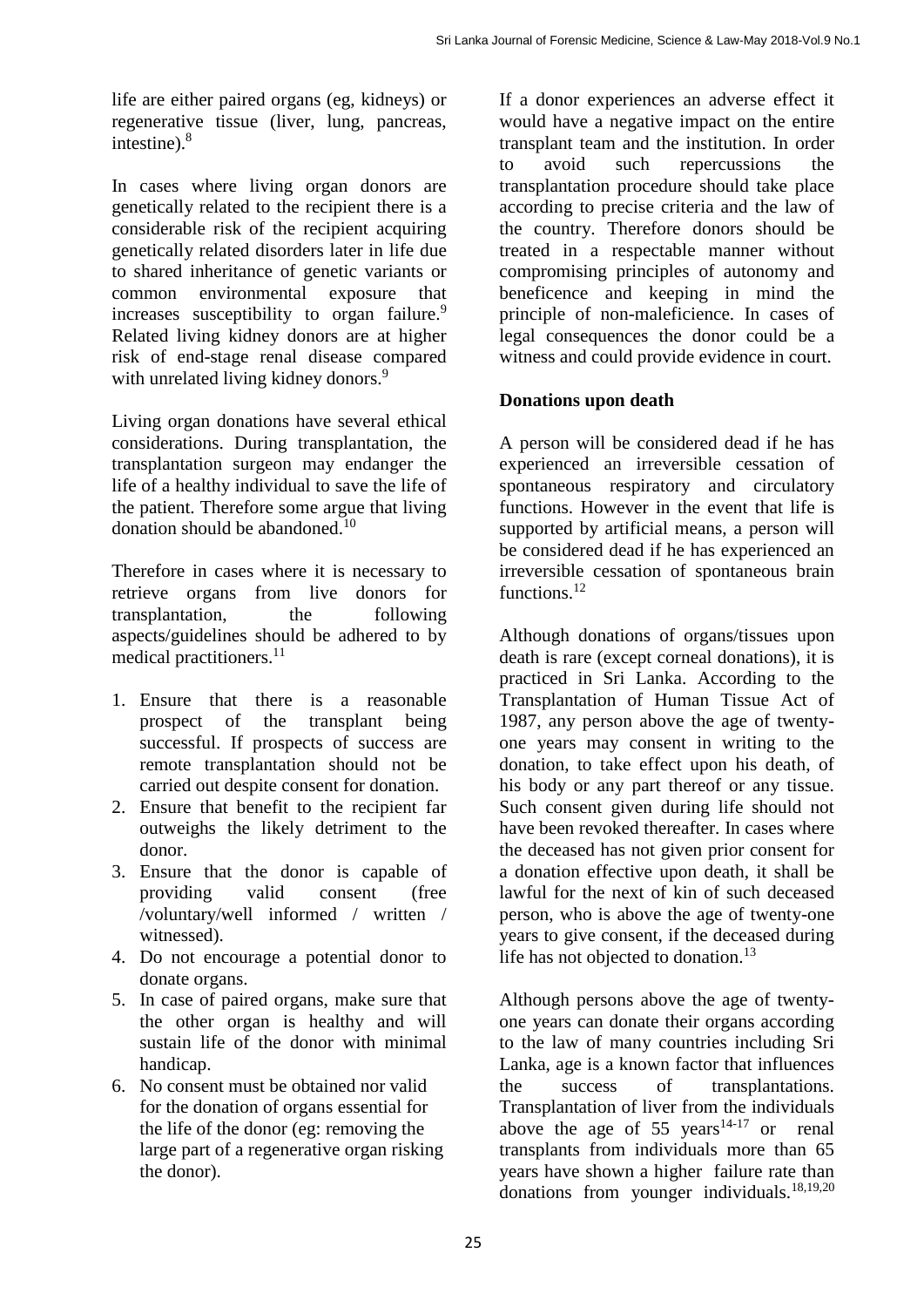It has been reported that with increasing age, the number of organs discarded increases.<sup>21</sup>

Harvesting good quality organs from cadavers under the prescribed manner according to the law of the country helps to save valuable human lives.

Road traffic accidents, suicides and homicides leads to brain death of individuals due head injuries, leaving potential organ donors.<sup>22</sup> In 2016, 3003 deaths occurred due to road traffic accidents and 502 deaths due to homicide in Sri Lanka.23,24 Majority of victims were young or middle aged. Suicide has been a leading cause of death in the 16 to 24 year age group while homicide was a leading cause of death in those between 21 to 40 years of age.<sup>25,26</sup> When considering homicides in Sri Lanka, it has been identified that the common regions affected are chest and head.<sup>26</sup> These victims are potential kidney, bowel, pancreas and liver donors. If consent had been given by them for organ donation previously or if their next of kin consents for organ donation the requirement for living donations would be less. Where the circumstance of death is "unnatural", the criminal procedure code of Sri Lanka dictates that the release of bodies are subjected to an inquest followed by autopsy examination.<sup>27</sup> Even though this is a traumatic time for the relatives there is an important duty with the medical practitioner to confirm death, arrange for a postmortem examination and consider the possibility of organ donation. If a recognized data base of potential donors or a donor card system exists, the retrieval of tissues upon death could be done without undue delay. It is timely that we institute such a process to help expedite the process of harvesting of organs from the dead.

#### **Process of Organ retrieval for organ transplantation in medico-legal cases**

In Sri Lanka, under the provisions of the criminal procedure code, release of the dead body in a medico-legal investigation is subject to an inquest followed by autopsy

examination. <sup>4</sup>After brain death is confirmed and when consent has been obtained for retrieval of organs for transplantation, the JMO on duty and the coroner will be informed as such in writing. The coroner has to authorize organ retrieval by the transplantation team in the presence of the JMO, who is part of the team. It is mandatory that the JMO documents the details of the procedure and submit a report thereafter. Further, the organ retrieving surgeon will provide a comprehensive report regarding the procedure carried out, findings and the condition of the retrieved organs in accordance with the guidelines provided in the DGHS Circular No: 01-37/2010. This report which should include the following information is essential for subsequent medico-legal procedures.

- a) Details of the deceased-Name/Age/gender/ address/Bed Head Ticket number
- b) Date, time and place of the procedure
- c) Name of the organ/s
- d) Side of the organ ( e.g. Left /Right)
- e) Weight of the organ/s
- f) Size of the organ retrieved
- g) Macroscopic appearance
- h) Surgical procedure with details of the incisions and date/time and name/s of the transplant team
- i) Color photograph of the organ with a scale (preferable).

The JMO who conducts the autopsy subsequent to harvesting at the request of the ISD/Magistrate, will attach the report submitted by the surgeon who has retrieved the organs along with the formal autopsy report.4,13,27

The current practice in Sri Lanka with regard to organ retrieval from a victim of violence on artificial life support who is deemed brain dead (beating heart cadaver) is to obtain a magisterial order for organ removal by forwarding a "B" report to court through the investigating police officer or a lawyer of the transplantation team. However, sometimes organ removal and transplantation takes place with the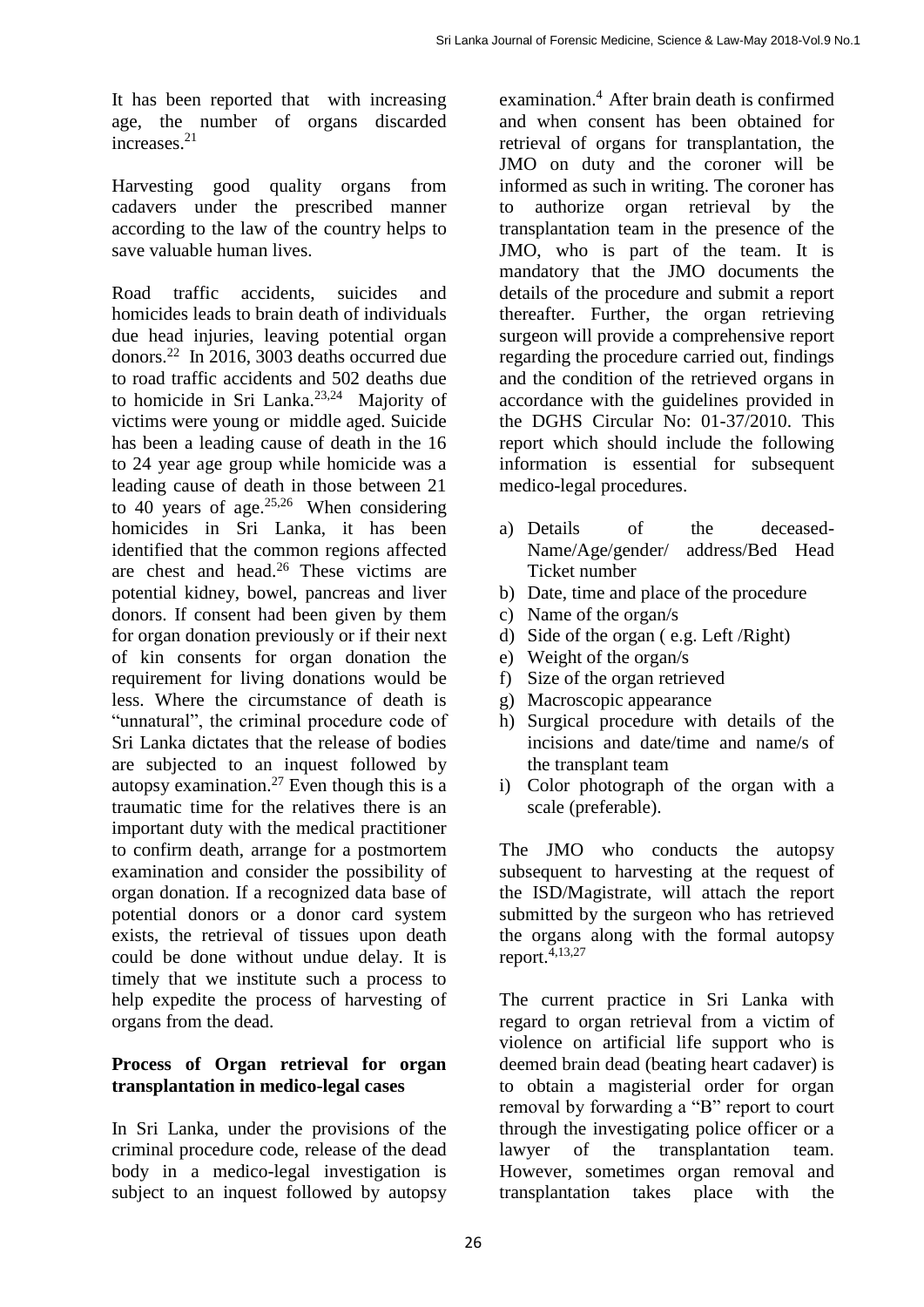concurrence of the JMO and inquirer with assistance of the investigating police officers. Therefore, specific guidelines for retrieval of organs from persons who are brain dead need to be streamlined.

Difficulties are also encountered when victims of violence are transferred from distant health units under the jurisdiction of different police and court areas and may result in delay. This delay while providing relatives the time to think about donation may also result in withdrawal of consent. It is further complicated if the victim's identity is not established at the time of diagnosis of brain death and organ retrieval. The issue of identity should be addressed in future amendments to the Criminal Procedure Code to streamline and expedite the process.

## **Brain death**

There are three types of brain death, they are cortical death, brain stem death and whole brain death.<sup>28</sup>

Cortical death is better known as a vegetative state, where person can no longer be recognized as a "social man".<sup>29</sup>If the vegetative state continues for more than 1 month it is known as the persistent vegetative state. However, the Sri Lankan law does not identify the persistent vegetative state as a specific entity and medical professionals treat the person as in a deeply comatose state.<sup>30</sup>

In the United States, The uniform determination of death Act , 1981 has defined death as either irreversible cessation of circulatory / respiratory function or irreversible cessation of all functions of the entire brain, including the brain stem.<sup>31</sup>In Sri Lanka, The Transplantation of Human Tissues Act (No.48 of 1987)section 15, has defined death as irreversible cessation of all functions of the brain, which may be determined by the prolonged absence of spontaneous circulatory and respiratory functions which shall be determined by any means recognized by the ordinary standards of current medical practice. Medical

professionals frequently encounter ethical and legal dilemmas when determining the time of death of eligible organ donors on artificial life support.

## **Certification of brain death**

In United Kingdom, clinical diagnosis of brain stem death can be made by clinical testing alone by two medical practitioners holding full GMC registration for more than 5 years, one of whom should be a Consultant, sufficient for diagnosis of brain stem death as long as they are competent to undertake the tests, experienced in interpreting the results, and should be independent of the transplant team.<sup>28</sup>

In India, for the clinical diagnosis of brain death, two certificates are required 6 hours apart from doctors and two of these have to be doctors nominated by the appropriate authority of the government with one of the two being an expert in the field of neurology.<sup>32</sup>

However in Sri Lanka, clinical diagnosis of brain death can be made without a consultant or an expert in the field of neurology but as in UK, and in India<sup>33</sup>the medical practitioner who is certifying the death is independent of the transplantation team.<sup>13</sup>According to the DGHs circulars on organ Transplantation, certification of brain death for patients on ventilatory support systems is made by two doctors(Anesthetist/ Medical Officer, Intensive Care Unit), independently twice each, one of whom at least should be a senior doctor 5 years after qualification, preferably with a specialist qualification.

Sri Lanka is a country where most hospitals have one or two ICUs with a single anesthetist in charge of the ICU and surgical theatre. The anaesthetist is also part of the transplantation team. However, legally, the diagnosis of brain death should be made by the two doctors who are independent of the transplant team. Therefore it is timely that we adopt criteria used in UK and India to make amendments to the health circulars for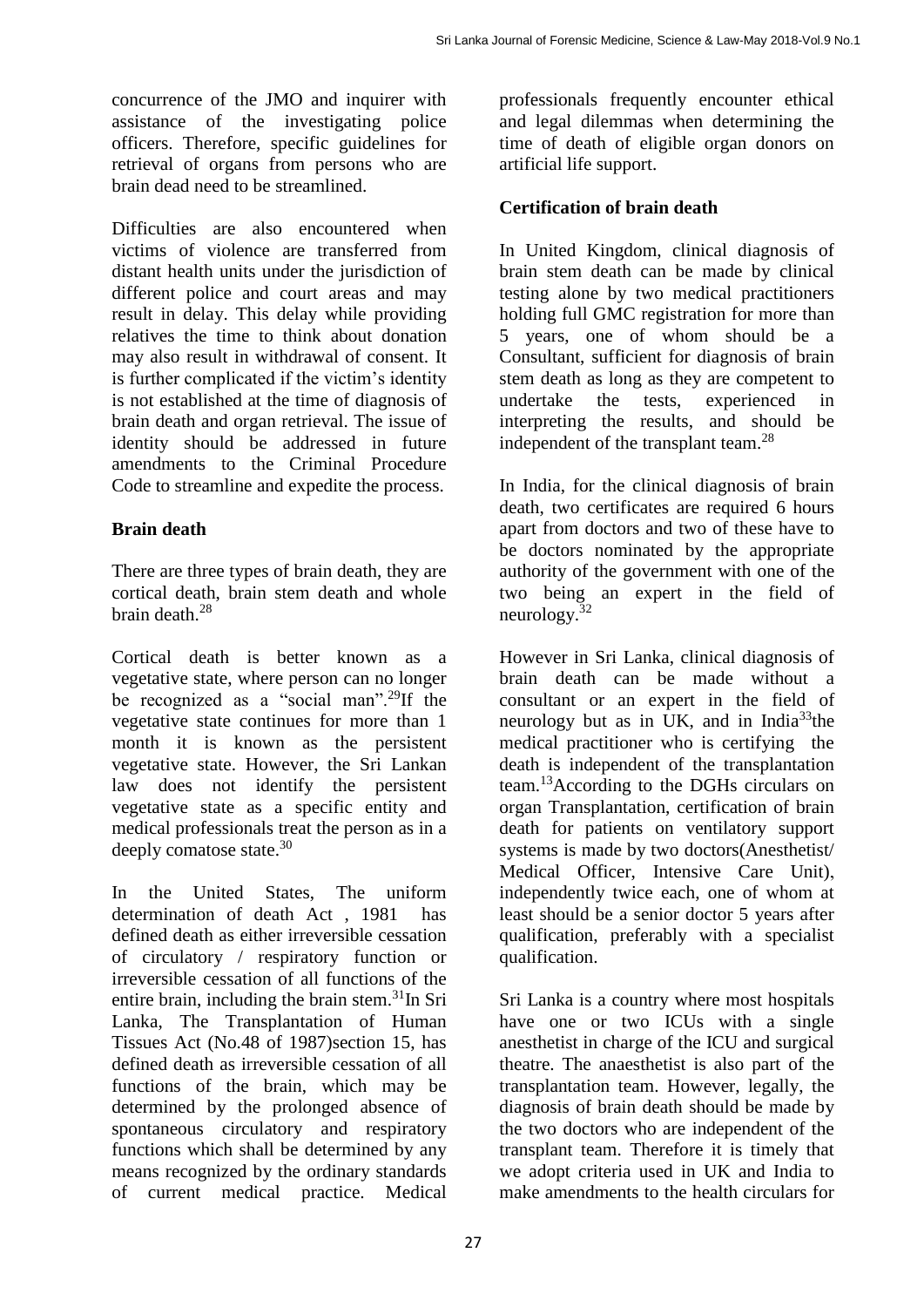those involved in diagnosis of brain death especially for transplantation purposes.

#### **Circulatory death (non-heart-beating donation)**

Organ donation after cessation of cardiac pump activity is referred to as non-heartbeating organ donation (NHBD). NHBD donors can be neurologically intact; they do not fulfill the brain death criteria prior to cessation of cardiac pump activity.<sup>34</sup>The number of NHBDs are gradually increasing and represents around 11.3% cadaveric donation in UK.<sup>35</sup>Many countries are following NHBD and primarily strict to the Maastricht protocol.<sup>36</sup>

The fundamental problem with NHBD is warm ischaemia, which may lead to suboptimal function of transplanted organ. Steps need to be taken for organ protection by adopting strategies to keep warm ischaemia times as short as possible which will lead to more successful outcomes from non-heart-beating donors.<sup>37</sup>

Solid organs suitable for transplantation from non-heart beating donors include kidneys, livers and lungs.<sup>32</sup>

The Sri Lankan Transplantation of Human Tissue act (No.48 of 1987) section 15 defines death as irreversible cessation of all function of the brain and therefore provides no opportunity harvesting organs from NHBD. Therefore it is timely that this be addressed in the near future.

### **Consent for adult organ donation**

In Sri Lanka, any person who is alive and above 21 years of age can give consent to the donation of his body, organs or tissue, which will be effective after his death.<sup>13</sup>

The next of kin of any deceased person, who is above 21 years of age, may give consent for removal of the body, any part thereof or any tissues of deceased person who has not given prior consent for organ donation but,

had not expressed any contrary intention at any time during his life. $13$ 

### **Prisoners**

Any part or any tissue can be removed from a prisoner who dies inside a prison, if the prisoner had given consent for donation effective upon death; and had not revoked such consent.

## **Organ donation in children**

Around 81% of childhood deaths occur due to accidental causes in Sri Lanka. Among them, the most frequent cause of death which is drowning, accounts for 33% of childhood deaths.<sup>38</sup>

Anencephaly is a congenital condition where the infant is often stillborn. However a small percentage may remain alive for days to months. These infants do not meet the existing brain death criteria. Therefore obtaining transplants from such cases would raise numerous ethical and legal issues.<sup>39</sup> According to section 306 of the penal code of Sri Lanka, there is strict prohibition on abortion, with the only exception being to save the life of mother. In February 2013 suggestions to amend the penal code section 306 of 1995 were made in order to relax the strict prohibition on the termination of pregnancy in cases of congenital abnormalities incompatible with life /serious foetal impairment.  $^{40}$ However, this did not become a reality. The incidence of anencephaly births during the year of 2005were 292in Sri Lanka ,15662 in India 886 in UK and 4318 in USA.<sup>41</sup>In United States one in every 4859 babies born are anencephalic and 859 cases were reported during the year of  $2004 - 2006$ .<sup>42</sup> They are potential heart, liver and kidney donors.<sup>43, 44</sup>

On the death of any child, both parents or in the absence or incapacity of one parent, the other parent or in the absent of both parents, the guardian of such child can give consent in writing for the removal of the body or any part or any tissues.<sup>13</sup>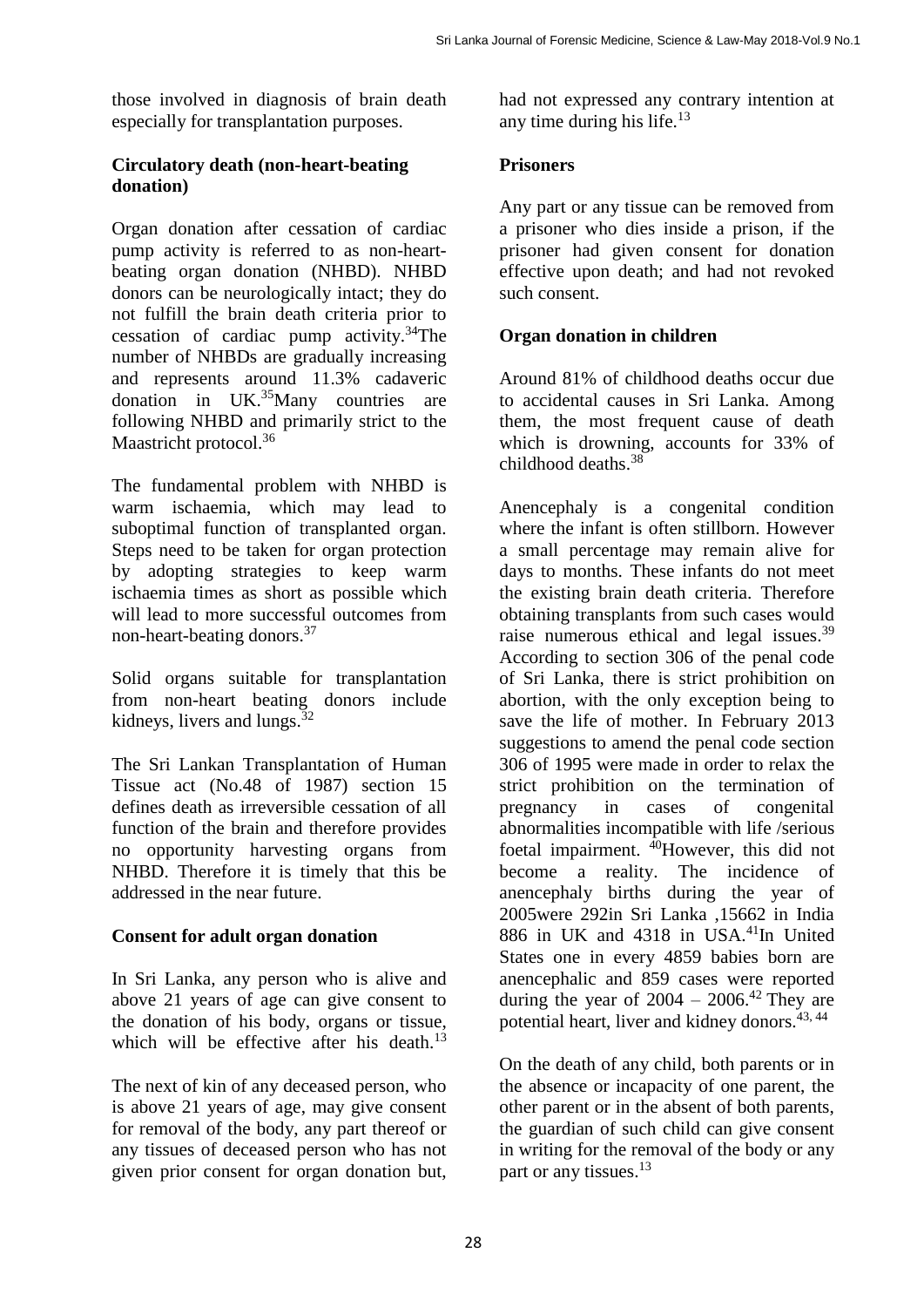#### **Organ storage and preservation of tissues**

With the shortage of organs available for transplantation, there is an urgency for a better use of available organs. Organ preservation is crucial in the transplant process. The main goal in organ preservation is to maintain the function of the organ and tissue during storage so that the graft will function at re-perfusion.<sup>34</sup>

Where a tissue is removed from a human body under the Transplantation Of Human Tissues Act it shall be the duty of the prescribed technician who removes it from the body to preserve it in any such place and under such conditions as may, from time to time, be prescribed, until it is duly transplanted: However, the provisions of this section shall not apply to any case where the medical practitioner performing the transplantation considersit fit to perform the removal of any tissue from a body and the transplantation of same immediately, without sending it to any such place of preservation.<sup>13</sup>

It is also important to maintain a proper register for donors and recipients, maintain confidentiality between both parties and take adequate precautions in disposal of unused organs and tissues.

#### **Disclosure of information**

According to the section 18 of the Transplantation of Human Tissues Act, no person shall disclose or give to any other person any information or document (except where legally required to do so) the identity of any person.<sup>13</sup>

- 1. who has given or refused to give a consent under THT Act; or
- 2. with respect to whom a consent has been given under THT Act; or
- 3. into whose body a tissue has been, is being or may be transplanted, may become publicly known.

Further any person acting in contravention of subsection (1) section 18 of THT shall be guilty of an offence and conviction after summary trial before a Magistrate, be liable to imprisonment of either description for a period not exceeding one year or to a fine not exceeding one thousand rupees or to both such imprisonment and fine.<sup>13</sup>

### **Media**

The mass media can both be useful in promoting donations as well as be potentially dangerous in adversely affecting organ donation. Any negative broadcast concerning such delicate matters as brain death, organ trafficking, or unfairness in the access to transplantation may adversely influence the attitude of the public towards organ donation.<sup>37</sup>Without the support of the general public and their willingness to donate there would be no organs to transplant.<sup>37</sup>The media can be used to reach the public and educate them through periodic meetings of journalists, experts in communication and opinion leaders in transplantation.<sup>37</sup>

#### **Summary**

It is clear that there is a necessity to strengthen the organ donation and transplantation program in Sri Lanka. It can be achieved through effective coordination at national and local level under the direct supervision of the ministry of health with help of other stake holders, under the guidance of the legal fraternity. Awareness programs regarding organ donation among the general public of all age groups is essential to cater to the future need. The media can be used very effectively under an ethical and legal framework to overcome the organ shortage.

Reviewing of the program intermittently to identify issues and introducing changes to health circulars and legal framework with help of stakeholders is essential for an effective program.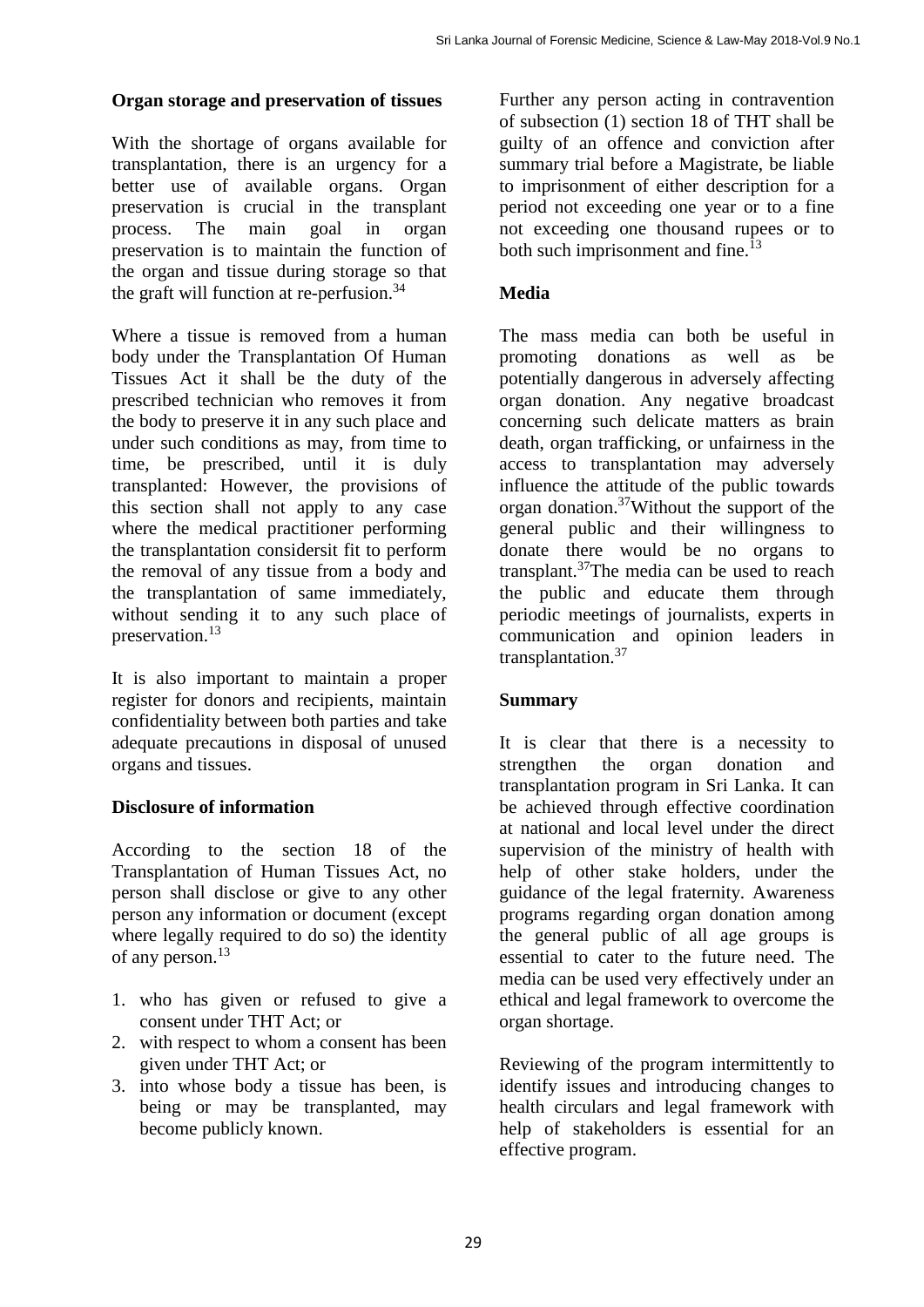#### **REFERENCES**

- 1. Matesanz R, Domínguez‐Gil B, Coll E, Mahíllo B, Marazuela R. How Spain reached 40 deceased organ donors per million population. American Journal of Transplantation. 2017;17(6):1447-54. doi:10.1001/jama.1989.03420120111036
- 2. Organ Donation and Transplantation Activities 2014 [Internet]. The Global Observatory on Donation and Transplantation (GODT). World Health Organization. (2016 april updated). [cited 10 Jul 2018]. Available from: [http://www.transplant-observatory.org/ data](http://www.transplant-observatory.org/%20data-reports-2014/)[reports-2014/](http://www.transplant-observatory.org/%20data-reports-2014/)
- 3. Sulania A, Sachdeva S, Jha D, Kaur D, Sachdeva R. Organ donation and transplantation: An updated overview*.*  MAMC Journal of Medical Sciences.2016;2:18-27. DOI**:** 10.4103/2394-7438.174832
- 4. Nushka Nafeel. CARE to SHARE : Organ donation, saving lives. 2017, feb,2. [cited 10 jul 2018]. Daily News [Internet]. Available from: http://www.dailynews.lk/2017/02/02/feature s/106424/care-share-organ-donation-savinglives
- 5. Deceased organ donors in United States exceeded 10,000 for first time in 2017. UNOS. 2018 Jan 09. [cited 10 Jul 2018]. Available from: https://unos.org/deceased-organ-donors-inunited-states-exceeded-10000-for-first-timein-2017/
- 6. Living donation [Internet]. Organ Donation. [cited 10 Jul 2018]. Available from: https://www.organdonation.nhs.uk/aboutdonation/what-is-living-donation/
- 7. Mayo clinic staff. Living-donor transplant. Mayo Foundation for Medical Education and Research (MFMER). 2018. [cited 10 Jul 2018]. Available from: www.mayoclinic.org/tests-procedures/ living-donor-transplant/about/pac-20384787
- 8. The Living Donation Process.U.S. Government Information on Organ Donation and Transplantation. HRSA. 2018.

[cited 10 july 2018. Available from: https://organdonor.gov/about/ process/living-donation.html

- 9. Thomas CP, Mansilla MA, Sompallae R, Mason SO, Nishimura CJ, Kimble MJ, Campbell CA, Kwitek AE, Darbro BW, Stewart ZA, Smith RJ. Screening of living kidney donors for genetic diseases using a comprehensive genetic testing strategy. American Journal of Transplantation. 2017 Feb;17(2):401-10. https://doi.org/10.1111/ajt.13970
- 10. Spital A. Justification of living-organ donation requires benefit for the donor that balances the risk: Commentary on Ross et al. Transplantation. 2002 Aug 15;74(3):423- 4.
- 11. De Alwis LB. Lecture notes in forensic medicine Vol. II forensic pathology and forensic science. Colombo: Primal Printers. 2008;2:172-3.
- 12. Capron AM, Kass LR. A statutory definition of the standards for determining human death: An appraisal and a proposal. University of Pennsylvania Law Review. 1972 Nov 1;121(1):87-118.
- 13. Transplantation Of Human Tissues Act (No. 48 of 1987), Legislative enactments, Sri Lanka
- 14. Adam R, Karam V, Delvart V, O'Grady J, Mirza D, Klempnauer J, Castaing D, Neuhaus P, Jamieson N, Salizzoni M, Pollard S. Evolution of indications and results of liver transplantation in Europe. A report from the European Liver Transplant Registry (ELTR). Journal of hepatology. 2012 Sep 1;57(3):675-88. DOI: 10.2307/3311148
- 15. Cuervas-Mons V, de la Rosa G, Pardo F, San Juan F, Valdivieso A. Activity and results of liver transplantation in Spain during 1984-2012. Analysis of the Spanish Liver Transplant Registry. Medicina Clínica (English Edition). 2015 Apr 20;144(8):337- 47.

https://doi.org/10.1016/j.medcle.2015.11.01 1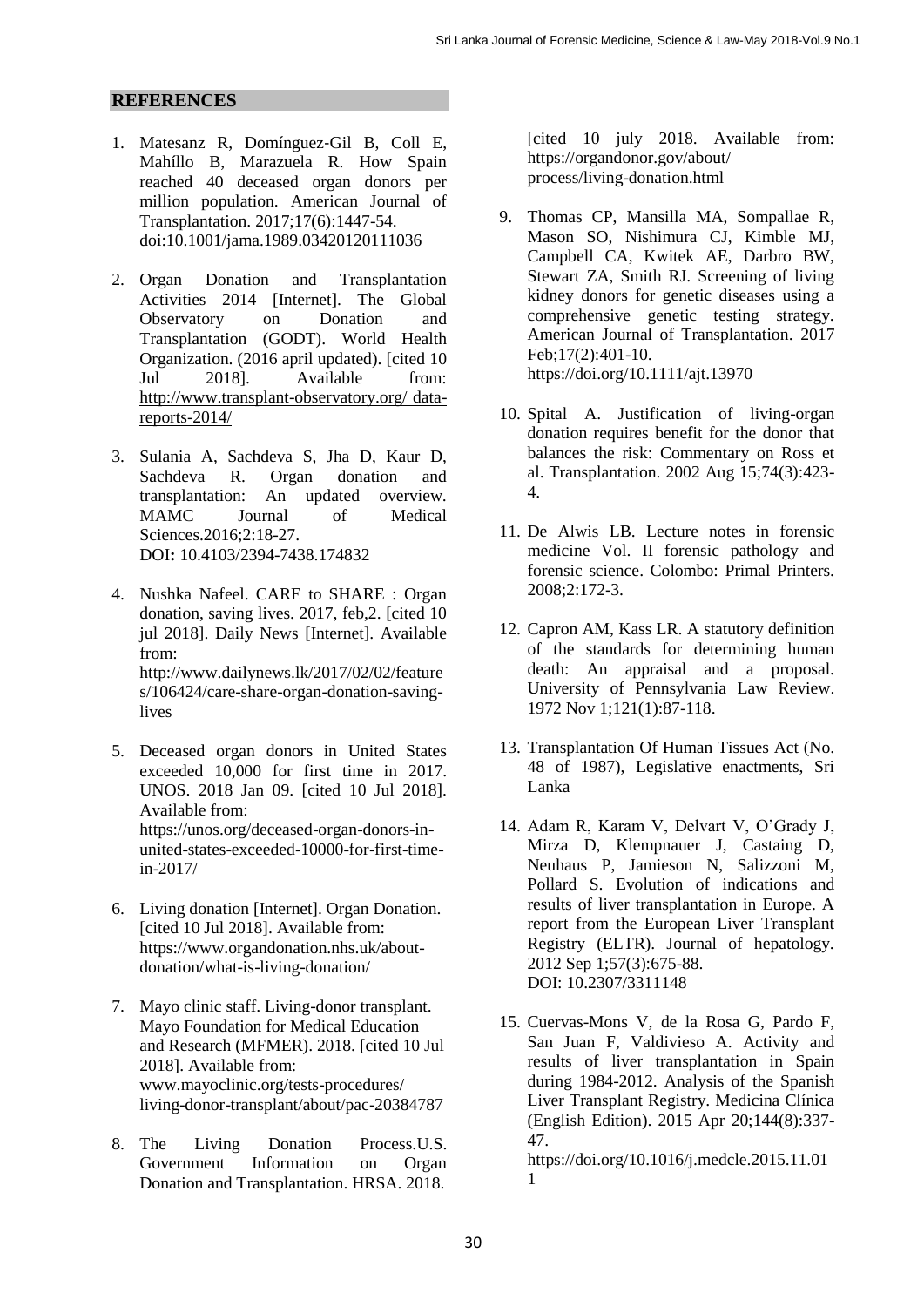- 16. Feng S, Goodrich NP, Bragg‐Gresham JL, Dykstra DM, Punch JD, DebRoy MA, Greenstein SM, Merion RM. Characteristics associated with liver graft failure: the concept of a donor risk index. American Journal of Transplantation. 2006 Apr;6(4):783-90. https://doi.org/10.1111/j.1600- 6143.2006.01242.x
- 17. Han JH, You YK, Na GH, Kim EY, Lee SH, Hong TH, Kim DG. Outcomes of living donor liver transplantation using elderly donors. Annals of surgical treatment and research. 2014 Apr 1;86(4):184-91. https://doi.org/10.4174/astr.2014.86.4.184
- 18. Akoh JA, Mathuram Thiyagarajan U. Renal transplantation from elderly living donors. Journal of transplantation. 2013 Sep 12;2013. http://dx.doi.org/10.1155/2013/475964
- 19. Moreso F, Serón D, Gil-Vernet S, Riera L, Fulladosa X, Ramos R, Alsina J, Grinyó JM. Donor age and delayed graft function as predictors of renal allograft survival in rejection-free patients. Nephrology, dialysis, transplantation: official publication of the European Dialysis and Transplant Association-European Renal Association. 1999 Apr 1;14(4):930-5. https://doi.org/10.1093/ndt/14.4.930
- 20. Woo YM, Gill JS, Johnson N, Pereira BJ, Hariharan S. The advanced age deceased kidney donor: current outcomes and future opportunities. Kidney international. 2005 Jun 1;67(6):2407-14. https://doi.org/10.1111/j.1523- 1755.2005.00348.x
- 21. Abecassis M, Bridges ND, Clancy CJ, Dew MA, Eldadah B, Englesbe MJ, Flessner MF, Frank JC, Friedewald J, Gill J, Gries C. Solid‐organ transplantation in older adults: current status and future research. American Journal of Transplantation. 2012 Oct;12(10):2608-22. https://doi.org/10.1111/j.1600- 6143.2012.04245.x
- 22. Sawhney C, Kaur M, Lalwani S, Gupta B, Balakrishnan I, Vij A. Organ retrieval and banking in brain dead trauma patients: Our experience at level-1 trauma centre and

current views. Indian journal of anaesthesia. 2013 May;57(3):241. https://dx.doi.org/10.4103%2F0019- 5049.115599

- 23. Statistics. Ministry of Transport and Civil Aviation, Sri Lanka. 2018 [cited 10 Jul 2018]. Available from: [http://transport.gov.lk/web/index.php?option](http://transport.gov.lk/web/index.php?option=com_content&view=article&id=279&Itemid=171&lang=en) [=com\\_content&view=article&id=279&Item](http://transport.gov.lk/web/index.php?option=com_content&view=article&id=279&Itemid=171&lang=en) [id=171&lang=en](http://transport.gov.lk/web/index.php?option=com_content&view=article&id=279&Itemid=171&lang=en)
- 24. Crime Statistics [Internet]. Sri Lanka Police. [cited 10 Jul 2018]. Available from: [https://www.police.lk/images/others/crime\\_t](https://www.police.lk/images/others/crime_trends/2016/grave_crime%20.pdf) [rends/2016/grave\\_crime%20.pdf](https://www.police.lk/images/others/crime_trends/2016/grave_crime%20.pdf)
- 25. Suicide in Sri Lanka: Understanding the Crisis [Internet]. Forum for suicide and culture research. [cited 10 Jul 2018]. Available from: https://suicideandculture.wordpress.com/201 4/05/28/suicide-in-sri-lanka-understandingthe-crisis/
- 26. Rathnaweera RHAI.Trends of homicides in Galle-Sri Lanka, Medico-Legal Journal of Sri Lanka. 2016;3(1):16-21.
- 27. Code Of Criminal Procedure Act (No. 15 of 1979) – Sect 367
- 28. Walallawita LD. Brainstem death and organ donation. Sri Lankan Journal of Anaesthesiology. 2009;10:17(2).
- 29. Brody BA. Ethical questions raised by the persistent vegetative patient. Hastings Center Report. 1988 Feb 3;18(1):33-7. https://doi.org/10.2307/3562015
- 30. Rohan RP. A brain death: concepts and confusions among medical experts, legal authorities and general public in Sri Lanka. Galle Medical Journal. 2008 Sep;13(1):49.
- 31. [http://en.wikipedia.org/wiki/Uniform\\_Deter](http://en.wikipedia.org/wiki/Uniform_Determination_of_Death_Act) [mination\\_of\\_Death\\_Act](http://en.wikipedia.org/wiki/Uniform_Determination_of_Death_Act)
- 32. Shroff S. Legal and ethical aspects of organ donation and transplantation. Indian journal of urology: IJU: journal of the Urological Society of India. 2009 Jul;25(3):348. https://dx.doi.org/10.4103%2F0970- 1591.56203